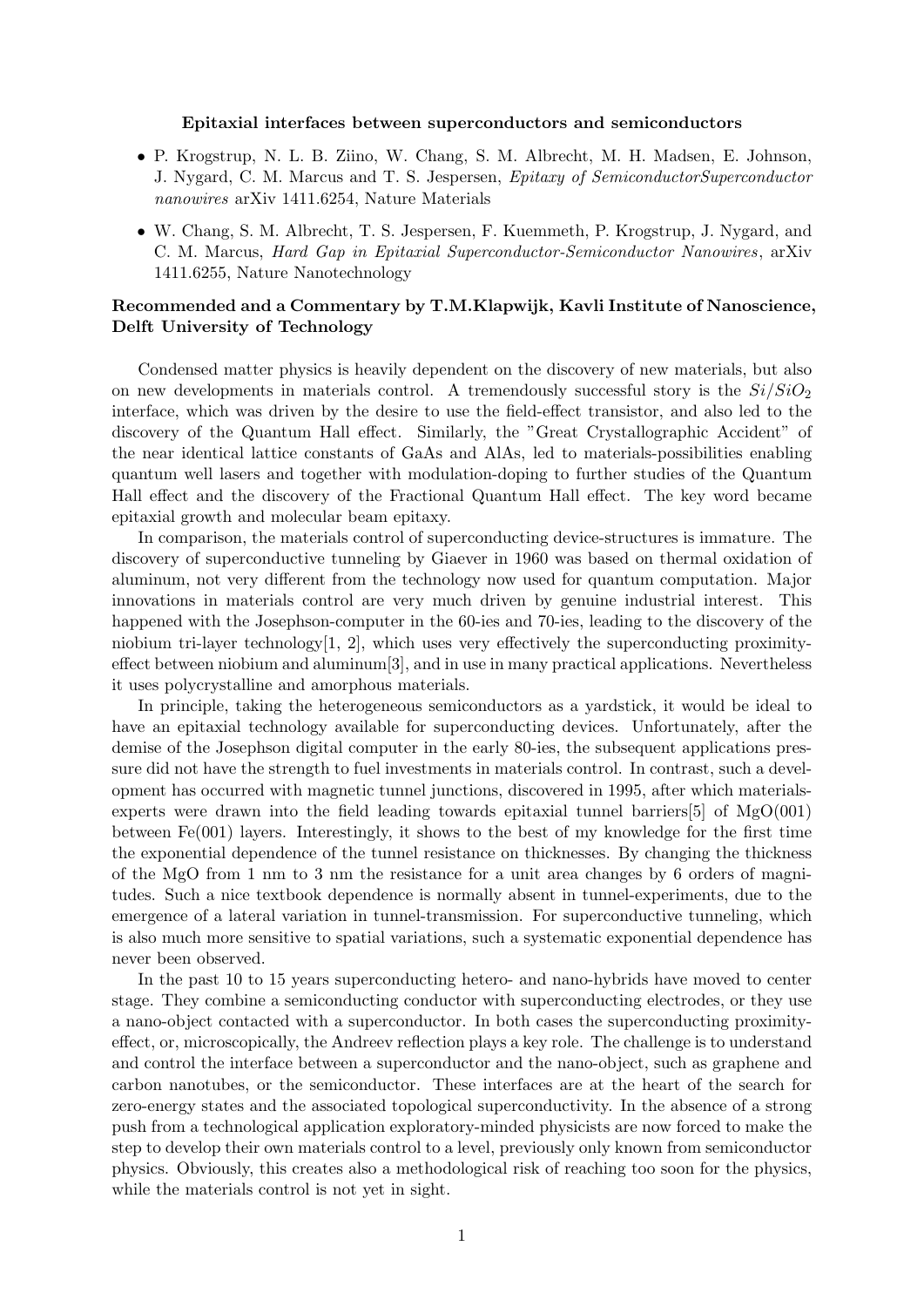The present challenge is to make epitaxial interfaces between a superconductor and a semiconductor. Early approaches relied on the well-studied and well-developed metal-semiconductor contact technology. One version was  $CoSi<sub>2</sub>$  on  $Si(111)$ .  $CoSi<sub>2</sub>$  is the first known metal-alloy, with an atom with a magnetic moment, which becomes superconducting [7]. It has a relatively convenient  $T_c$  of about 1.4 K. At the same time the silicides have been studied extensively as epitaxial model-interfaces to understand the Schottky-barriers[8]. Badoz et al[9] studied the superconducting properties of these epitaxial  $CoSi<sub>2</sub>$  thin films, whereas Hilbrandie et al[10] developed a Josephson-junction with heavily doped silicon as the weak link between two  $CoSi<sub>2</sub>$  films made by rapid thermal annealing. The more common superconductor lead (Pb) has been used in an epitaxial way with silicon by Heslinga et al.  $[11]$ . From the point of view of superconducting devices these results were of very limited interest. However, the very important contribution has been the insight into the formation of the Schottky barrier. It has become abundantly clear that the Schottky barriers depend very strongly on the local atomic arrangement at the metalsemiconductor interfaces. It has led to extensive modeling of the Schottky-barriers as reviewed recently by Tung[12]. An important concept for the contact between a metal and a semiconductor is a so-called Interface-specific region (ISR). The ISR is unique for different arrangements of atoms and may contain the statistical distribution over the area of the interface or contact edge. It unavoidably enters a proper description of the Schottky barriers. Unfortunately the ISR is not universal, which makes it a nuisance in interpreting experiments, but critically for understanding the interface-properties.

The two new papers highlighted here focus on an epitaxial metal-semiconductor contact, specifically aluminum and InAs. They are clearly superior in comparison to older work on interfaces between superconductors and semiconductors. In addition they use an InAs surface, which is known to have a 'negative' Schottky barrier *i.e.* no barrier for electron transport. The phenomenon, which drives this experimental work, is the proximity-effect or the process of Andreev reflection at the interface and the pair-correlation in the InAs. With these experiments we are at the threshold of a very much needed systematic control and analysis of the superconductor-semiconductor interface.

In the paper by Krogstrup et al the *in situ* growth of aluminum on InAs nanowires is reported. A recipe is developed to grow InAs wires in MBE conditions followed by coverage of the wires by aluminum, partially or on all sides. Subsequently in a number of ex situ processing-steps such as lithography, chemical etching, ion milling and deposition, devices are made to determine the electrical properties of the interfaces. As usual with superconducting nano-hybrids the proof of the pudding is in the eating: electrical transport measurements. They serve two roles. The preparation of the device is focused on getting or removing the atoms at certain positions of the material. Only the electrical measurements are capable of revealing what one has actually made from a transport-perspective. But the electrical transport-measurements should also provide the information on the physics that one would like to discover or identify. At the current level of materials control for superconducting nano-hybrids this "signal-to-noise ratio", makes the "noise" most of the time a very important "signal" in order to determine what one has accomplished in the clean room.

The present papers are making a one-to-one correspondence between devices made by in situ growth of the aluminum on InAs in an UHV-MBE system, what they label 'epi', and ex situ evaporated aluminum on separately grown InAs wires, labeled 'evap'. Upon closer inspection there are more differences. The  $ex\ situ$  samples have to be exposed to air, which may lead to oxidation on the surface, which is then, hopefully, removed prior to evaporating aluminum in a conventional evaporator by a 'modest ion milling'. Its influence on the mobility and carrier density has been documented before by Magnée et al[13]. The consequence is that in the 'evaporated' devices an interfacial layer may exist and the surface of the InAs may have electrically active defects, both will contribute to the 'induced superconductivity'.

The central claim of the 2nd paper is that a quantum point contact with tunable trans-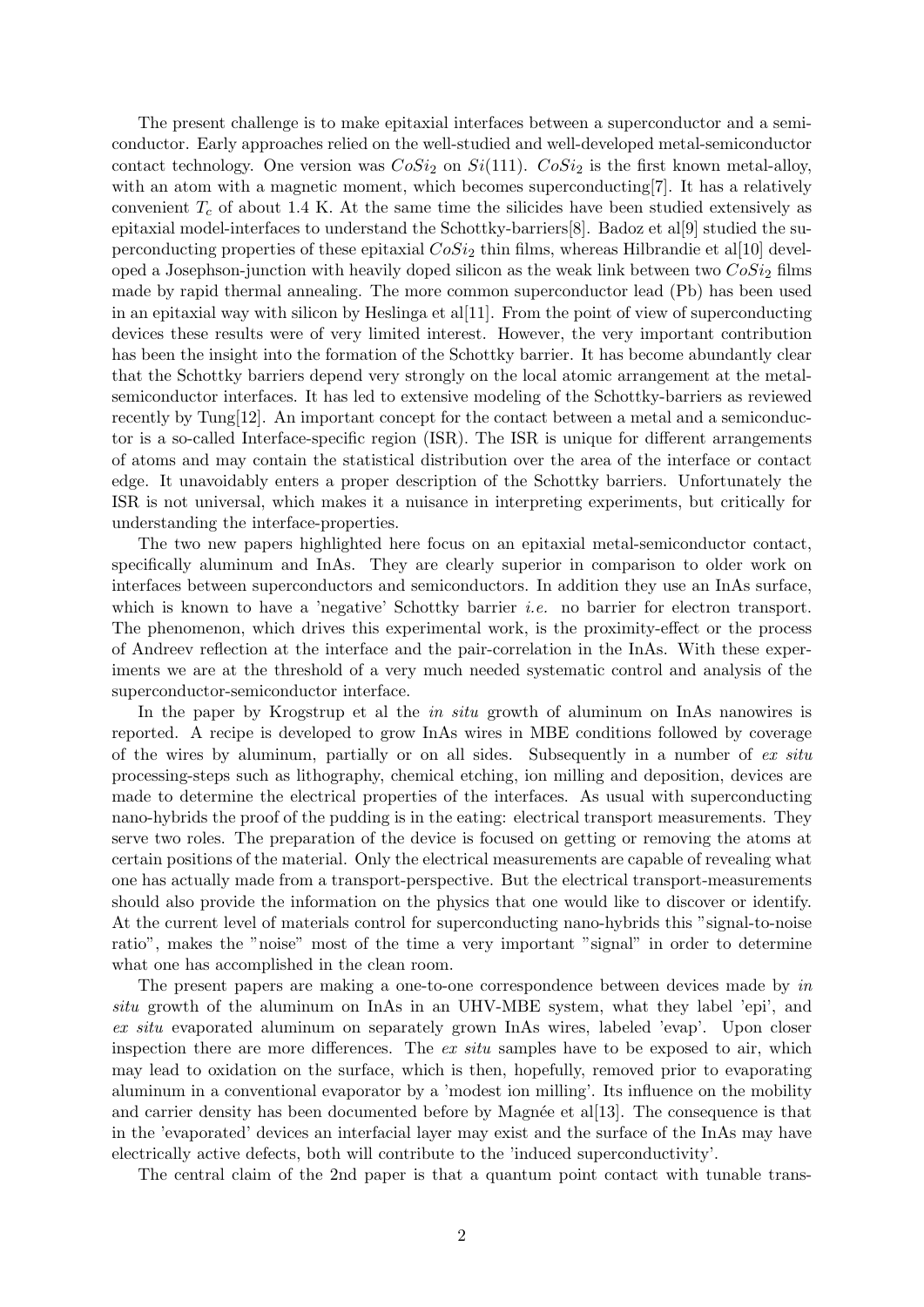mission, due to the back gate, is used to probe the spectral density of the superconducting correlations in the InAs induced by the neighboring aluminum. There are two questions to be answered. 1; Why do the authors claim that the electrical transport is limited by a gatetunable quantum point contact, which then can serve as a spectroscopic tool of the 'induced superconducting gap'. 2; Furthermore what is the evidence to call the spectroscopic pattern an 'induced gap', more precisely a 'hard gap' induced in the InAs, as known from standard BCS superconductors, to be compared to a 'soft gap', which is a convenient shorthand for an apparent non-textbook BCS density of states.

In principle the claim is that the experiment should be interpreted as an N-S point contact tunneling experiment. The N-part is a Au/Ti layer on pre-sputtered InAs, contacted by an uncovered piece of InAs, going over to a piece which is covered on all sides by epitaxial aluminum, which in a separate step is connected to an aluminum contact. To the first question I see two answers. Most of the wire is covered by a normal metal or by a superconductor and there is only one section of InAs, which is uncovered. Such a configuration makes it likely that the effect of the back-gate voltage is strongest on the short uncovered part (Note that the side-gate in Fig. 1b,d is not used in the experiment). The experimental proof that this piece is acting as a tunnel-barrier is contained in Fig.2d. It shows that the zero-voltage conductance scales with the square of the normal-state conductance as expected for the 2nd order nature of an Andreev-process. These data have been taken at the -12 to -10 voltage range of the back-gate. In Fig.2e they show some data slightly reminiscent of conductance steps but in a regime of back-gate voltages very far away from the range used in Fig.2d (and can be ignored for this argument).

The 2nd question is about the actual interpretation of the data as an 'induced gap' which is 'hard'. In principle, if the above is true, the results can be compared to an experiment carried out by Wolz et al[14]. A bilayer of a normal metal and a superconductor is studied with an STM used as a tunnel-probe. There are two differences: 1; the STM-probe is measuring exclusively the normal metal film, and therefore it is a measure of the induced superconducting density of states at the surface of the normal metal film, and 2; the materials are in the diffusive limit, meaning that the superconducting density of states is an impurity-averaged quantity. In the experiment reported by Chang et al, where the transport is primarily ballistic, it is a bit confusing to call the spectral information an 'induced gap'. It may easily be confused with a local density of states. In that sense a consistent interpretation in the range from -12 to -10 gate-voltage does not mean that the results, with their interpretation, can be carried over to the full back-gate voltage range from  $-10 \text{ V}$  to  $+12 \text{ V}$ . Nevertheless, it is striking that over the full range of back-gate voltages a peak in the conductance remains visible at the same location, which is most likely the aluminum gap itself. The spectral properties entering the voltagedependent source-drain conductance are controlled by the full scattering environment, which in this case is changed by the back-gate and also by the opening up of the tunnel-contact. A detailed analysis of this part of the experiment, would need concepts such as used, for example, by Fagas et al[15], aided by more information about the experimental system.

In summary, the important step forward reported by Krogstrup et al and Chang et al is technological: the use of a clean, in situ, deposition of the superconductor on the surface of the semiconductor nanowires without the need to expose the surface to air and the need to apply an ion-milling step to 'clean' the surface. In addition, the spectroscopic demonstration that this step is beneficial for the electronic properties. These experiments on InAs wires will also be a very helpful stepping stone in combination with the recent developments in the growth of InAs/GaSb heterostructures[16].

## References

[1] J.M.Rowell,M.Gurvitch, and J.Geerk, Phys. Rev. B 24, 2778 (1981)